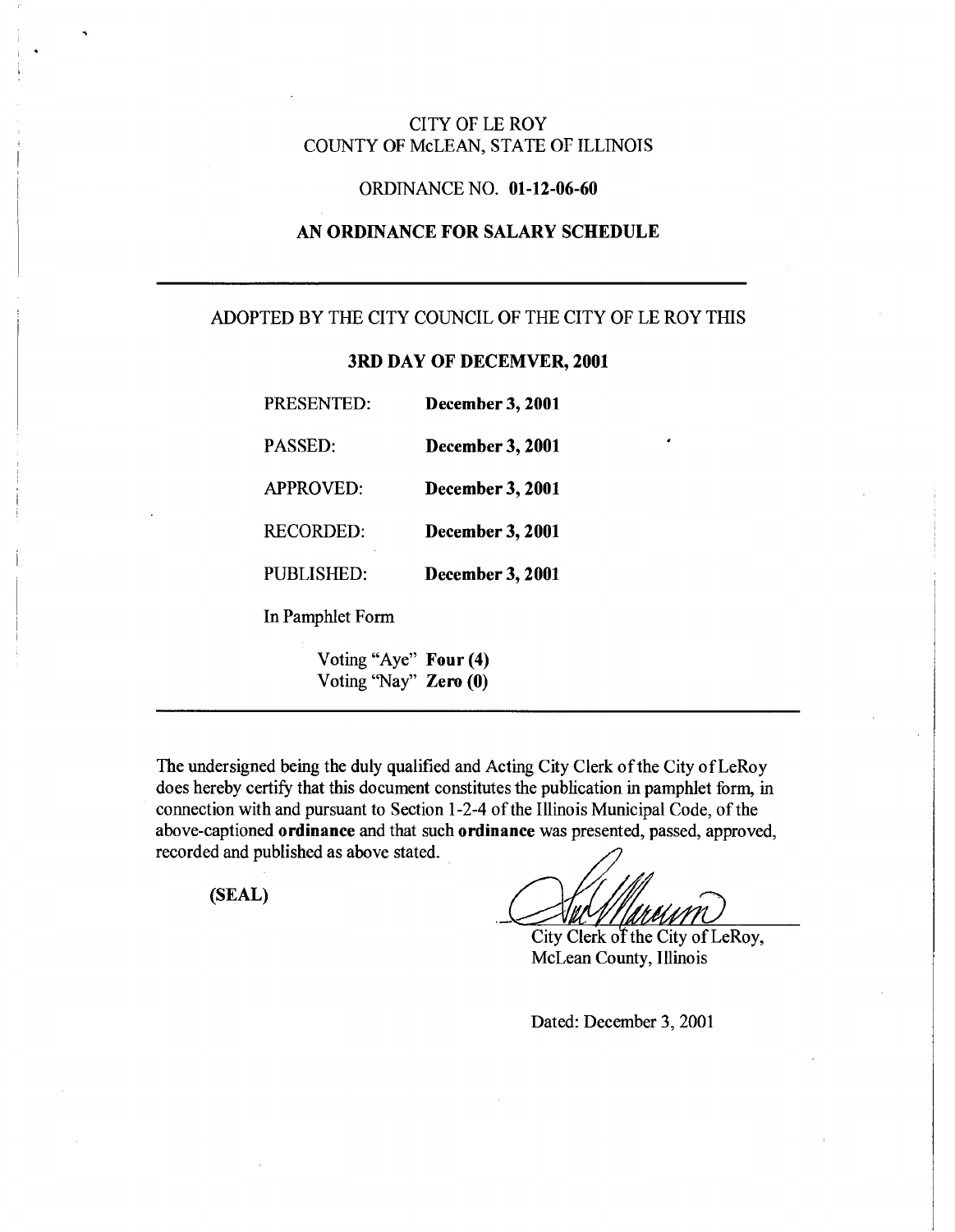#### **ORDINANCE # 01-12-06-60**

### **SALARY SCHEDULE ORDINANCE**

WHEREAS, the Mayor and City Council of the City of LeRoy, McLean County, Illinois, an Illinois municipal corporation, have determined that it is appropriate to change the salaries and pay scales for various city employees and officers.

NOW, THEREFORE, BE IT ORDAINED, by the City Council of the City of LeRoy, in lawful meeting assembled as follows:

#### **SECTION 1 Annual Salary Schedule For Elected Officers**

 $\mathbf{v}$ 

 $\ddot{\phantom{0}}$ 

| Mavor             | \$3,500                                                      |
|-------------------|--------------------------------------------------------------|
| <b>City Clerk</b> | \$1,200                                                      |
| Treasurer         | \$1,200                                                      |
| Council Member    | \$50 per meeting attended; two paid absences per fiscal year |

#### **SECTION II Salary and Pay Schedule For Appointed Officers and Employees**

|                                   | <b>MINIMUM</b> | <b>INTERMEDIATE</b> | <b>MAXIMUM</b> | <b>ANNUAL</b> |                |
|-----------------------------------|----------------|---------------------|----------------|---------------|----------------|
| POLICE DEPARTMENT                 |                |                     |                |               |                |
| POLICE CHIEF                      |                |                     |                | \$36,000      |                |
| POLICE SERGEANT                   |                |                     |                | \$26,208      |                |
| POLICE OFFICERS (FULL TIME)       | \$12.00        | \$12.95             | \$13.90        |               |                |
| POLICE OFFICERS (PART TIME) W PTI | \$9.00         | \$10.28             | \$11.55        |               |                |
| SUNDAY STANDBY 8 HOUR SHIFT       |                |                     |                |               | \$40 PER SHIFT |
| <b>STREET DEPARTMENT</b>          |                |                     |                |               |                |
| <b>STREET SUPERINTENDENT</b>      |                |                     |                | \$38,480      |                |
| STREET EMPLOYEES (FULL TIME)      | \$11.15        | \$11.95             | \$12.75        |               |                |
| STREET EMPLOYEES (PART TIME)      | \$7.50         |                     | \$10.00        |               |                |
| <b>PARK DEPARTMENT</b>            |                |                     |                |               |                |
| PARK EMPLOYEE (FULL TIME)         | \$8.00         | \$9.00              | \$10.00        |               |                |
| PARK EMPLOYEE (PART TIME)         | \$6.00         | \$7.00              | \$10.00        |               |                |
| <b>WATER DEPARTMENT</b>           |                |                     |                |               |                |
| <b>WATER SUPERINTENDENT</b>       |                |                     |                | \$38,480      |                |
| <b>WATER EMPLOYEE CLASS B</b>     | \$11.75        | \$12.63             | \$13.50        |               |                |
| WATER EMPLOYEE CLASS C            | \$11.50        | \$12.38             | \$13.25        |               |                |
| WATER EMPLOYEE CLASS D            | \$11.40        | \$12.20             | \$13.00        |               |                |
| WATER EMPLOYEE NO LICENSE         | \$11.10        | \$11.93             | \$12.75        |               |                |
| <b>WATER EMPLOYEE TRAINEE</b>     | \$9.50         |                     | \$10.75        |               |                |
| WATER EMPLOYEE (PART TIME)        | \$7.50         |                     | \$10.00        |               |                |
| <b>SEWER DEPARTMENT</b>           |                |                     |                |               |                |
| SEWER SUPERINTENDENT              |                |                     |                | \$34,528      |                |
| SEWER EMPLOYEE CLASS III          | \$11.90        | \$12.70             | \$13.50        |               |                |
| SEWER EMPLOYEE CLASS IV           | \$11.50        | \$12.25             | \$13.00        |               |                |
| SEWER EMPLOYEE NO LICENSE         | \$10.50        | \$11.25             | \$12.00        |               |                |
| SEWER EMPLOYEE TRAINEE            | \$9.50         |                     | \$10.25        |               |                |
| SEWER EMPLOYEE (PART TIME)        | \$7.50         |                     | \$10.00        |               |                |
| SEWER/WATER CLASS IV/B            | \$12.25        | \$13.13             | \$14.00        |               |                |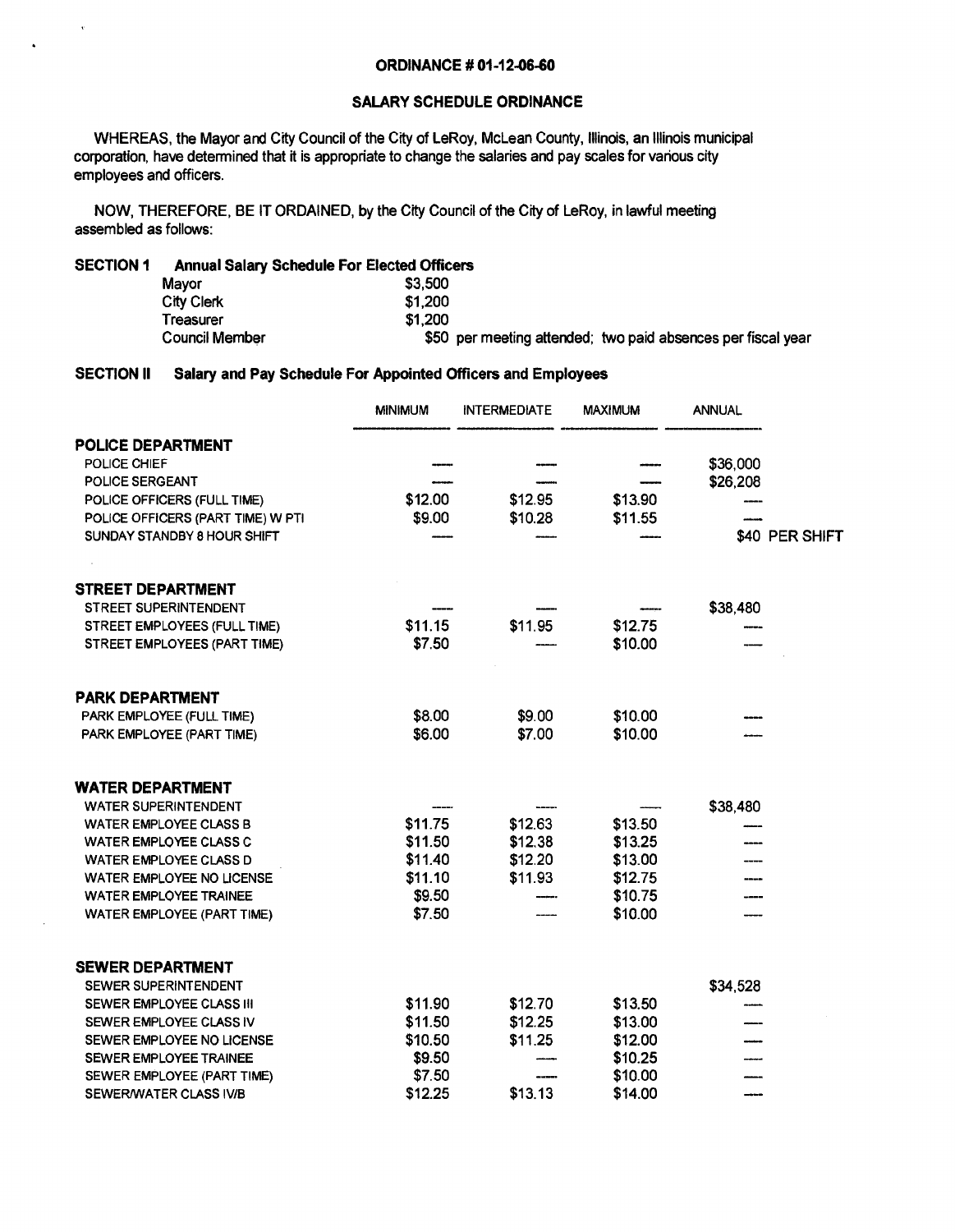|                                                            | <b>MINIMUM</b> | <b>INTERMEDIATE</b> | <b>MAXIMUM</b> | <b>ANNUAL</b>     |                 |
|------------------------------------------------------------|----------------|---------------------|----------------|-------------------|-----------------|
| <b>BUILDING/ZONING</b><br><b>BUILDING/ZONING INSPECTOR</b> |                |                     |                | \$15,000          |                 |
| <b>CITY HALL/OTHER</b>                                     |                |                     |                |                   |                 |
| <b>OFFICE MANAGER</b>                                      |                |                     |                | \$30,160          |                 |
| ADMINISTRATIVE ASSISTANT                                   | \$8.75         | \$9.88              | \$11.00        |                   |                 |
| CLERICAL (PART TIME)                                       | \$6.00         | \$8.00              | \$10.00        |                   |                 |
| <b>CUSTODIAN POLICE</b>                                    |                |                     |                |                   | \$25 PER WEEK   |
| <b>CUSTODIAN CITY HALL</b>                                 |                |                     |                |                   | \$50 PER WEEK   |
| <b>CUSTODIAN COMMUNITY CENTER</b>                          |                |                     |                |                   | \$250 PER MONTH |
| SUMMER YOUTH                                               | \$6.00         |                     |                | <b>CONTRACTOR</b> |                 |

SECTION III The effective date of the Salary and Compensation Schedules as set forth herein, as well as the other provisions regarding compensation and benefits as set forth after this section, shall be December 3, 2001.

SECTION IV The City Council hereby delegates authority to the Administrator from time to time, to raise the hourly rate of any employee up to the maximum amount indicated under the salary and pay schedule for appointed officers and employees as set forth previously in this ordinance. Reduction in pay or other compensation may only be made by the City Council and only upon the recommendation of the Administrator.

SECTION V A. All new employees (new police officers shall not be considered in this category) shall remain on probation for a period of ninety (90) days, said probation period being for the purpose of determining the individual's ability to perform the duties of his or her job. B. All new police officers shall remain on probation for a period of twelve (12) months, said probation period being for the purpose of determining the individual's ability to perform the duties of his or her job. C. Additional probation time may be added at the discretion of the Administrator as deemed necessary after a performance evaluation near or at the end of the probation period.

SECTION VI This ordinance shall be in full force and effect from and after its passage, approval and publication in pamphlet form, as required by law.

PASSED by the City Council of the City of LeRoy, Illinois, upon the motion by Dawn Thompson, seconded by Gary Koerner, by roll call vote on the 3rd day of December, 2001 as follows:

Voting Nye: Absent, Abstain, Other: McClelland

Voting Aye: Thompson, Anderson, Koerner, Haney

and deposited and filed in the office of City Clerk in said municipality on the 3rd day of December, 2001.

Sue Marcum, City Clerk of the City of LeRoy, McLean County, Illinois

Approved by the Mayor of City of LeRoy, Illinois this 3rd day of December, 2001.

**ILLE Clue T**<br>Robert Rice, Mayor of City of LeRoy,

McLean County, Illinois

es

Sue Marcum, City Clerk of City of LeRoy, McLean County, Illinois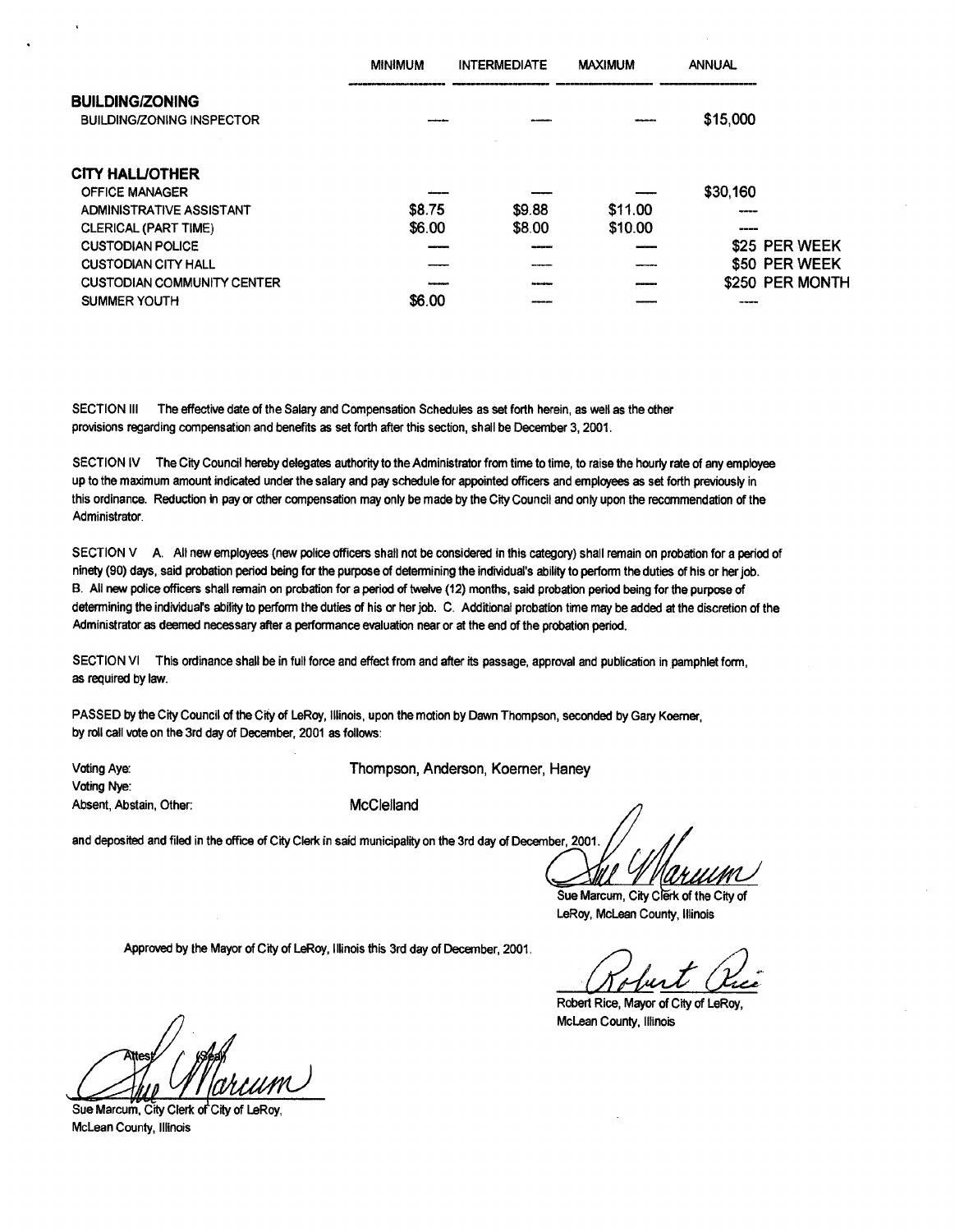## STATE OF ILLINOIS ) ) SS: COUNTY OF MCLEAN )

I, Sue Marcum, do hereby certify that I am the duly qualified and acting City Clerk of the

City of Le Roy, McLean County, Illinois, and as such City Clerk that I am the keeper of the

records and files of the Mayor and the City Council of said City.

I do further certify that the foregoing is a true, correct and complete copy of an ordinance

entitled:

### **AN ORDINANCE FOR SALARY SCHEDULE**

I do further certify said *ordinance was* adopted by the City Council of the City of Le Roy

at a regular meeting on the 3rd day of December 2001, and prior to the making of this

certificate the said ordinance was on file with the permanent records of said City where it now

appears and remains as a permanent record of said ordinance in the record books.

Dated this *3rd* day of December, 2001.

11/1<br>Marcum

(SEAL)

City Clerk